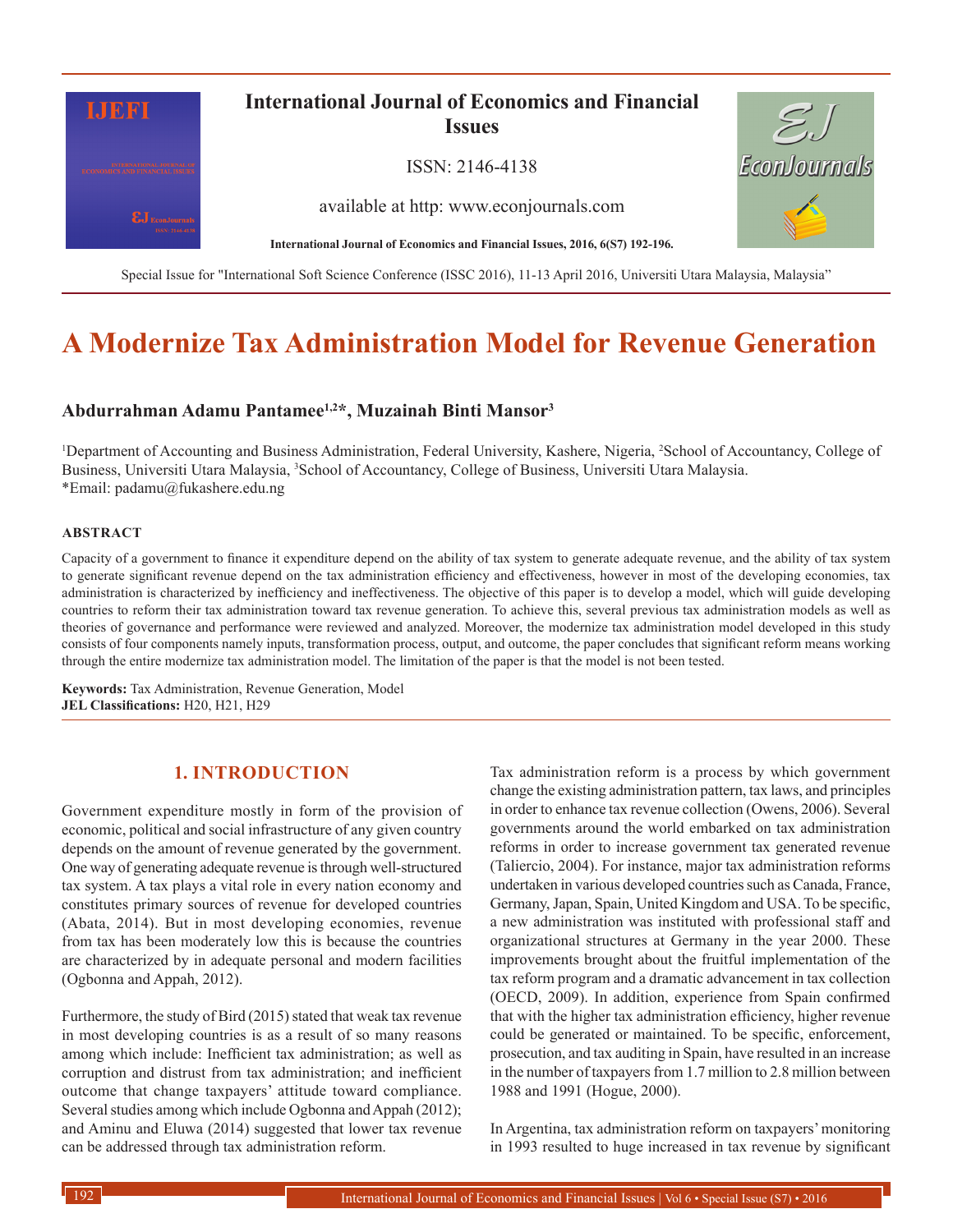percentage. The reform started with a pilot test that monitored the behavior of 800 major taxpayers. The system is currently applied all over the country's taxpayers, and is adequate and efficient enough of monitoring around 100,000 taxpayers (Owens, 2006). France also increased its' tax administration efficiency and revenue productivity through simplification of tax structure (James and Wallschutzky, 1997). The study further states that, there is no reason for France to reform it existing tax system without simultaneously improving the tax administration. France believes that removal of loopholes, concessions, and exemptions can simplify tax administration and reduce evasion.

In the other hand, experience from developing countries affirms that most of the previous reforms were on tax policies. For instance, in 2015 alone, Nigeria reform its educational tax, company income tax, and VAT; Malaysia also introduced goods and services tax; in addition, South Africa and Uganda review their company income tax policies to mention a few. However, despite previous tax system reforms embarked by developing economies, tax revenue still remain insignificant. This is because; most of the reforms were on tax system. According to Bird (2015) a good tax system cannot produce excellent result without proper implementation. Proper implementation of tax system relied on tax administrators (Gill, 2003). On this ground the present study will propose tax administration model that will guide developing countries toward higher tax revenue generation.

## **2. GOVERNMENT REVENUE GENERATION**

Revenue generation is ways through which government raise revenue for the purposes of meeting its capital and recurrent expenditure (Enahoro, 2012). According to Seera (2005) there are three main sources by which government raise revenue for the purposes of financing its expenditure these are tax sources, non-tax, and capital receipts. Tax sources comprises of revenue received by the government from all available components of tax in a given country (Okafor, 2012) while, non-tax revenue sources are aid from inter-governmental or another level of government (James, 1999). On the other hand, capital receipts include all revenue received by the government from investment made in other countries or investment within the country. Among these three sources, taxation is the most important because the level of government expenditure is to a great extend dependent on tax revenue which further relied on the ability and efficiency of tax administration to generate adequate revenue from taxation (Bird, 2005).

Taxation is one of the direct ways for government revenue generation. Bird (2015) expresses that one of the factors determining capacity of a country to generate adequate revenue from taxation is the tax administration competence and efficiency. Bird (2007) further states that efficient tax administration is the most vital instrument that can help government to raise revenue. In summary, this study concludes that taxation is the most viable or significant source of government revenue among the different sources.

However, despite the advantages of tax income over other revenue sources, there is no argument on the fact that the amount of tax revenue generated by a given country defends on the efficiency and effectiveness of tax administration. Several models were developed for tax administration purposes in order to maximize tax revenue generation as discuss in the following subsections.

#### **2.1. System-based Models**

A system-based model has been widely used in the context of tax administration; the model requires the use of econometrics program logic (Australian National Office, 1998). In the model, a program is characterized as a grouping of objectives. According to the model, the fundamental steps included: Inputs, process, outcome, and impact.

Inputs stand for the required resources that will smooth the organizational efficiency and effectiveness, process are the activities involve in turning inputs to outputs. In the other hand, output are the results achieve by the organization, units and individuals while outcomes stand for the overall goals achieved from the previous stages. However, the system base model has not been break down issues into details, as a result several questions were arised among which are: What are inputs required for good tax administration performances? The OECD (2008) expanded the logic model, according to OECD (2008) the thought of checking taxpayers' compliance is directly significant to the terminology of "outputs and outcomes" and "efficiency and effectiveness" when utilized in the context of measuring revenue administration. As these terms are frequently confused and sometimes utilized interchangeably. The brief explanation on expanded the logic model is discussed in the next section.

#### **2.2. Extended Sequence of Program Logic Model**

To overcomes some limitations of program logic model of administration measurement. OECD (2008) extended the model by bringing in efficiency and effectiveness in program logic model. The term "efficiency" commonly relates to minimizing or reducing the utilization of available resources to produce or deliver a given level of outputs for instance, increasing the volume of outputs for a given level of inputs or increasing the number of completed audits cases for a given level of staffing, all things being equal, would reflect enhanced efficiency (Therkildsen, 2004). Mansor and Tayib (2012) further states that the term "effectiveness" is regularly connected with the degree to which "outcomes" are being accomplished. In a tax administration context, the degree to which compliance for example payment, reporting, and filling has been enhanced as a result of tax administration activities, this would clearly be a sign of a tax administration effectiveness.

In the long run, despite the fact that the extended model failed also to break down issues into more specific that will systematically identify accurate functions of tax administration. As a result a more details and comprehensive model called congruence model is considered more appropriate in tax administration functions.

# **2.3. Congruence Model**

Congruence model aimed to diagnose causes of revenue administration weaknesses. It introduced by Seiler (1967) further enhanced by Nadler and Tushman (1980). The model was further brought to tax administration area by Gill (2003) as a diagnostic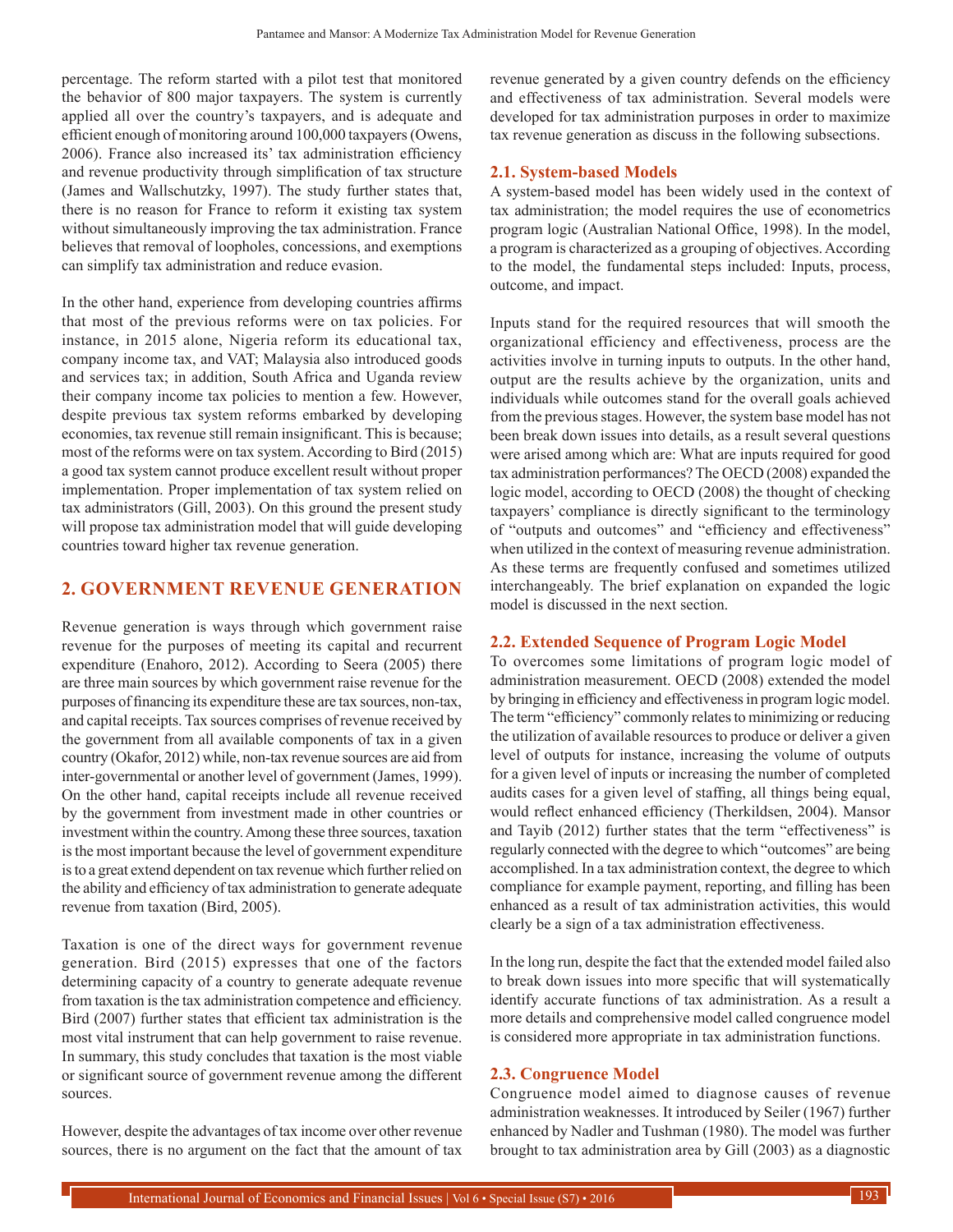model that links organization inputs and outputs, the model provide helpful classification of internal organization components while discussion on the interaction effects among them.

Although Mansor (2010) described congruence model as quite interesting and comprehensive that offered diagnose causes or revenue administration weaknesses and strengthens tax administration reform however, there are few areas that need further research. To be specific, there is need for more details model that will incorporate taxpayer's inputs and outcome that will result to a voluntarily compliance, furthermore the outcomes from the perspective of administrators need to be incorporated which the present study aimed to address.

## **3. MODERNIZE CONGRUENCE MODEL**

The modernize congruence model is based on critical review of literatures, components of system based model; extended sequence of program logic model; congruence model; theory of governance; and performance theory form part of the modernize tax administration model developed in this study as presented in Figure 1.

The modernize congruence model presented in Figure 1 above believes that in order to understand tax administration efficiency and effectiveness, we must to first of all appreciate tax administration as a system that involves of some basic components as: (1) The inputs from the perspectives of taxpayers and tax administration, (2) the strategy that tax administration adopts to define its vision to community, or it plans to society i.e. when, how, and who to complete the vision, (3) the significant transformation process within which formal, informal, people, and task transforms inputs resources into outputs, (4) the output, i.e. individual, unit, and system results toward achieving the strategic objectives, (5) the outcome from the perspectives of tax admin including accountability, transparency, as well as equity and from the view of taxpayers covering responsibility, follow the rule of law, and participatory.

# **3.1. Guidelines for Applying Modernize Congruence Model**

The modernize congruence model is more comprehensive and promising for tax administration effectiveness and efficiency. Its exact value depend on the usefulness of a model to be able identify the root causes of weak revenue generation within a given tax administration. As stated earlier, it delivers a comprehensive starting point on the path to fundamental tax administration reform. It provides the conceptual model for a reform process that comprises collecting information on tax administration undertakings, harmonizing actual result against goals, identifying the roots of problem, developing and selecting actions plans, and finally executing and then evaluating the efficiency and effectiveness of those plans. The guidelines of using modernize congruence model for solving tax administration problems include the following steps:

- 1. Identify the inputs. As stated in Abiola and Asiweh (2012) the reason(s) for weak tax revenue generation in developing countries is as a result of poor efficiency and effectiveness of tax administration, keeping this in mind, the first step of modernize tax administration model is to gather critical information concerning both taxpayers and tax administration's environment, resources, and history. The information collected will identify the tax administration's overall objectives, core vision and mission, and supporting strategies.
- 2. Define the administration transformation components. This is the second step where analysis goes far beyond just recognizing revenue generation weaknesses. It begins with a data collection process on each of the four transformation components of the administration. As stated in Abiola and Asiweh (2012) and Mansor (2010) some reasons of weak tax revenue generation may be as a result of lack of good



#### **Figure 1:** Modernize tax administration model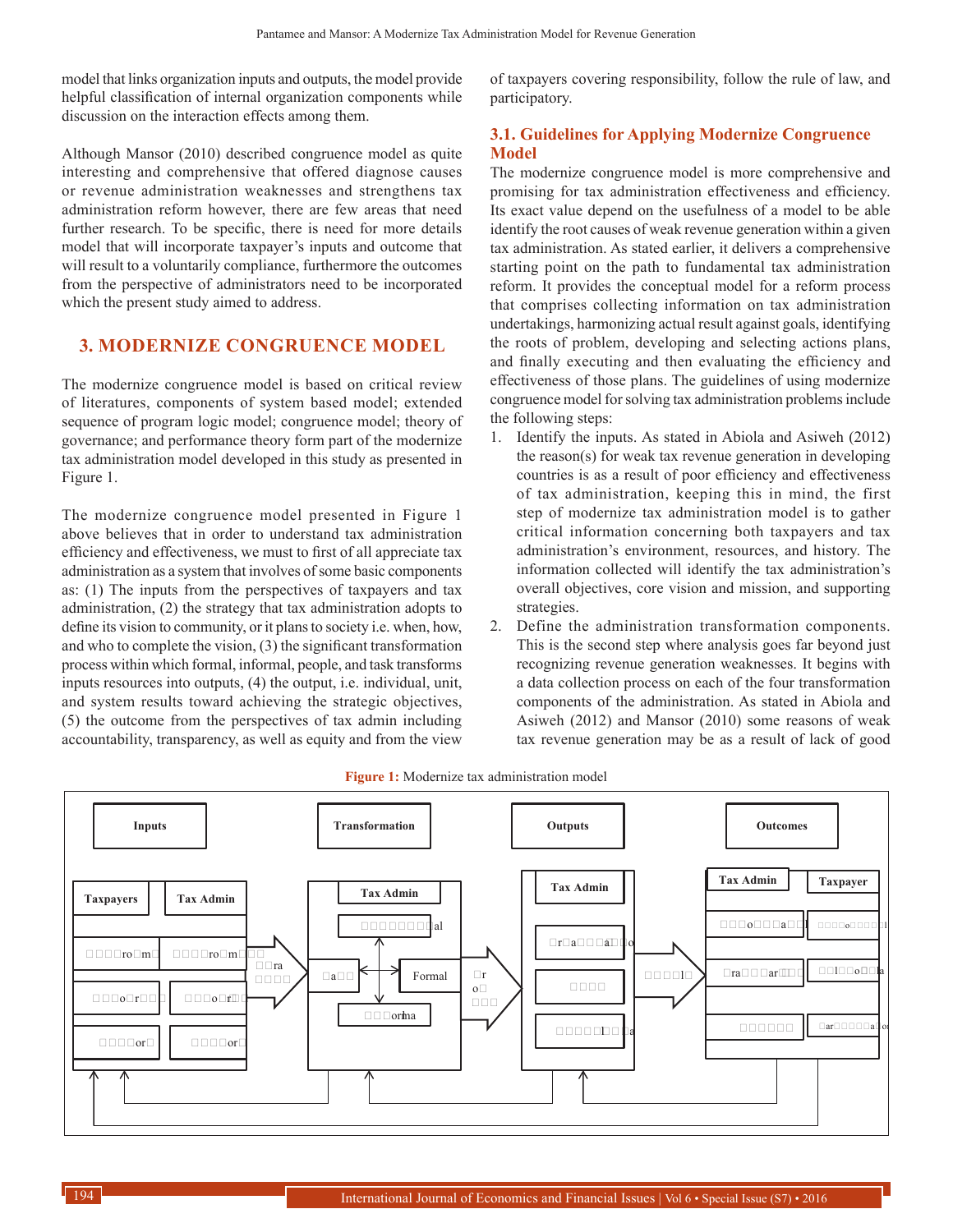integration between the transformation components of tax administration, therefore, data should be collected on the best way to enhance transformation process.

- 3. Define the output. The third step is to investigate the organization's output, which is at the individual, unit, and organizational levels (Gill, 2003). Output analysis includes describing absolutely what output is required at every level to meet the general strategic goals and after that collecting data to measure accurately whether the output is sincerely being accomplished.
- 4. Determine outcome. The fourth step is to pinpoint what the entire process achieved at the end and to precise determine gaps and holes between planned and actual outcomes in order to recognize the related problems with each individual behavior, unit functioning, or organizational efficiency and effectiveness. Outcomes require tax administrators to regularly account their actions in a transparent and equity manner Mba (2012).

# **4. SUMMARY AND CONCLUSION**

In order for a given government to generate adequate revenue from tax system, tax administration is expected to work in the most effective and efficient manner, this paper developed a model called "modernize tax administration model" which aimed to guide developing tax administration in reforming existing tax administration. The modernize tax administration model developed in this study comprises of four main components namely inputs, transformation, outputs, and outcomes, it is important to note that transformation and outputs deals with tax administrators while inputs and outcomes deals with both taxpayers and tax admin.

In order for the tax administration to generate adequate revenue components are expected to work in an integrated approach. Endlessly, tax administration must be vigilant for wrong fit among the components. Therefore, inappropriate fit among any of the tax administration components can lead non-achievement of objectives. For instance, in the absence of good integration in the transformation components between informal structures and formal or between individuals and their task requirement etc. can create enormous problems. More so, reforming one or two components of the model while leaving others unreformed will bring about the others to fall. In conclusion, it is believe that tax administration can generate more revenue from tax system where modernize tax administration model is adopted. Moreover, the limitation of this study is the fact that the model is not been empirically test.

#### **REFERENCES**

- Abata, M.A. (2014), The impact of tax revenue on Nigerian economy (case of Federal board of Inland revenue). Journal of Policy and Development Studies, 9(1), 109-121.
- Abiola, J., Asiweh, M. (2012), Impact of tax administration on government revenue in a developing economy-a case study of Nigeria. International Journal of Business and Social Science, 3(8), 99-113.
- Aminu, A.A., Eluwa, D.I. (2014), The impact of tax reforms on government revenue generation in Nigeria. Ekonomski i Socijalni Razvoj, 1(1), 1-10.
- Australian National Audit Office. (1998), Better Practice Principles for Performance Information. Canberra: Australian National Office.
- Bird, R.M. (2004), Administrative dimensions of tax reform. Asia-Pacific Tax Bulletin, 10(3), 134-50.
- Bird, R.M. (2005), Is VAT the best way to impose a general consumption tax in developing countries? Bulletin for International Taxation, 60(7), 287.
- Bird, R.M. (2007), Tax challenges facing developing countries: A perspective from outside the policy Arena. SSRN 1393991. Available from: https://papers.ssrn.com/sol3/Papers.cfm?abstract\_ id=1393991.
- Bird, R.M. (2015), Improving tax administration in developing countries. Journal of Tax Administration, 1(1), 23-44.
- Enahoro, J.A., Jayeola, O.L. (2012), Tax administration and revenue generation of Lagos State government, Nigeria. Research Journal of Finance and Accounting, 3(5), 133-139.
- Gill, J.B.S. (2003), The Nuts and Bolts of Revenue Administration Reform. Washington, DC: World Bank.
- Hogue, M., Hassel V.H., Olsson G., Sabbe F., Ott L. (2000), Comparative Approaches to Central and Eastern European Countries Tax Administration Reform. Budapest: Local Government and Public Service Reform Initiative, Open society Institute.
- James, S. (1999), The future International tax environment and European tax harmonisation: A personal view. European Accounting Review, 8(4), 731-747.
- James, S., Wallschutzky, I. (1997), Tax law improvement in Australia and the UK: The need for a strategy for simplification. Fiscal Studies, 18(4), 445-460.
- Mansor, M. (2010), Performance Management for a Tax Administration: Integrating Organisational Diagnosis to Achieve Systemic Congruence. UNSW Law Research Paper, 2010-56.
- Mansor, M., Tayib, M. (2012), Tax administration performance management: Towards an integrated and open system approach. International Journal of Trade, Economics and Finance, 3(2), 136-142.
- Mba, O. (2012), Transparency and accountability of tax administration in the UK: The nature and scope of taxpayer confidentiality. British Tax Review, 2012(2), 187-225.
- Nadler, D.A., Tushman, M.L. (1980), A model for diagnosing organizational behavior. Organizational Dynamics, 9(2), 35-51.
- OECD. (2008), "Monitoring Taxpayers" Compliance: A Practical Guide Based on Revenue Body Experience. Paris: Forum on Tax Administration: Compliance Sub-Group, Centre for Tax Policy and Administration.
- OECD (2009), Tax Administration in OECD and Selected Non-OECD Countries: Comparative Information Series, 2008. Available from: http://www.oecd.org/dataoecd/57/23/42012907.pdf. [Last retrieved on 2015 Aug 10].
- Ogbonna, G.N., Appah, E. (2012), Impact of tax reforms and economic growth of Nigeria: A time series analysis. Current Research Journal of Social Sciences, 4(1), 62-68.
- Okafor, R.G. (2012), Tax revenue generation and Nigerian economic development. European Journal of Business and Management, 4(19), 1905-1922.
- Owens, J. (2006), Fundamental tax reform: An international perspective tax policy and administration. The National Tax Journal, 59(1), 131-155.
- Owens, J. (2006), Fundamental tax reform: An international perspective. The National Tax Journal 59, 1-5.
- Seera, P. (2005), Performance measurement in tax administration: Chile as a case study. Public Administration and Development, 25, 115-124.